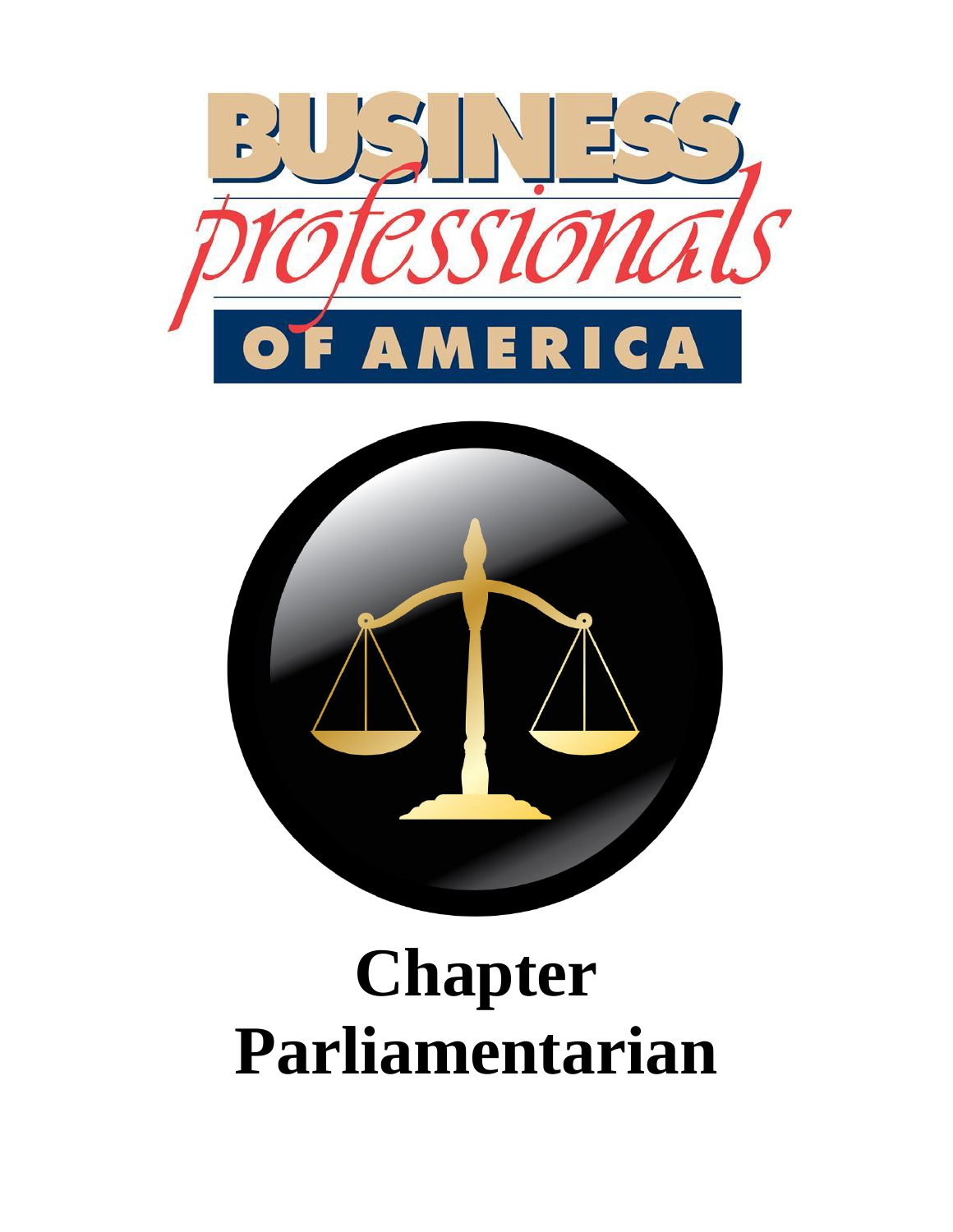

## **Oklahoma Parliamentarian Handbook**

**Table of Contents**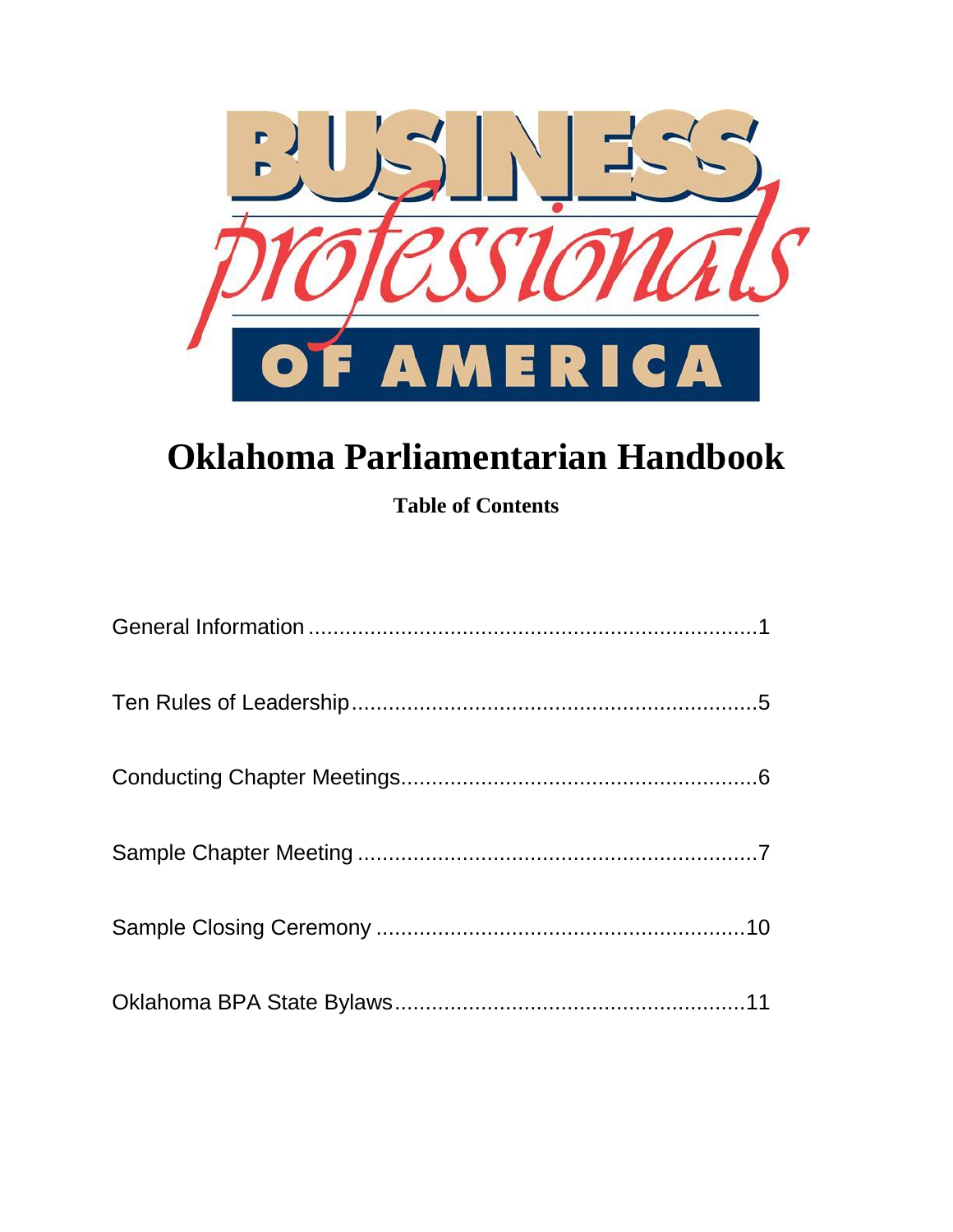## **SECTION ONE GENERAL INFORMATION**

## **Being a BPA Chapter Officer - A Big Responsibility**

## **Chapter Officer's Conduct**

- 1. As a chapter officer, you represent the BPA organization.
- 2. Wherever you may go, people will be watching you. What you do and how you do it must leave a favorable impression. Be mindful at all times that your conduct must never be questioned.
- 3. When appearing as a chapter officer before any group, regardless of its size, your professional appearance is important. Your hair should always be neat and well groomed. Your shoes should be shined. Women should wear a matching outfit, dress shoes and hose; the men should wear matching trousers and dark socks.
- 4. The words "please" and "thank you" are to be used often. You will find they pay liberal dividends.
- 5. Be careful what you say and how you say it.
- 6. Make the most effective use of your time and money. It is most important that you do your very best at all times.
- 7. Never commit yourself orally, or in writing, unless you are certain that you are right and have the support and backing of the chapter's membership. Once committed, you must keep the commitment.
- 8. If you have an appointment, plan to arrive before the appointed time.
- 9. Make a special effort to remember the names of people you meet. It might be helpful to keep a written record of these individuals for future reference, particularly if you want to send them a "thank you" note. Always be sure you have their name spelled correctly.
- 11. Be prompt in handling your correspondence. As a chapter officer, you are obligated to give a copy of all correspondence to your chapter advisor. The chapter Secretary should set up a correspondence file for each officer at your school or institution.
- 12. Make it a point to know as much as you can about all the areas and activities of CareerTech education within your school.
- 13. If you have the opportunity to visit another chapter, find out as much as possible about the group before you visit, and always recognize the outstanding activities conducted by the group. At all times, you must avoid sarcasm and outright criticism. Make an effort to be helpful to others whenever possible.
- 14. If you make a speech during your term of office, here are some suggestions:
	- a. Be sure to bring greetings from the rest of your chapter's officers.
	- b. Express appreciation for being invited to participate in the activity.
	- c. Let the audience know you are aware of some of the outstanding activities the group is doing.
	- d. Be sure to express appreciation for the efforts of the VIPs in promoting and assisting the group in its activities.
	- e. Do not talk too long. A five- to eight-minute speech that is well planned in advance and presented effectively will serve the purpose. Remember that banquet programs in particular have a tendency to last too long.
	- f. If you use jokes or stories in connection with your presentation, make certain that they offend no one.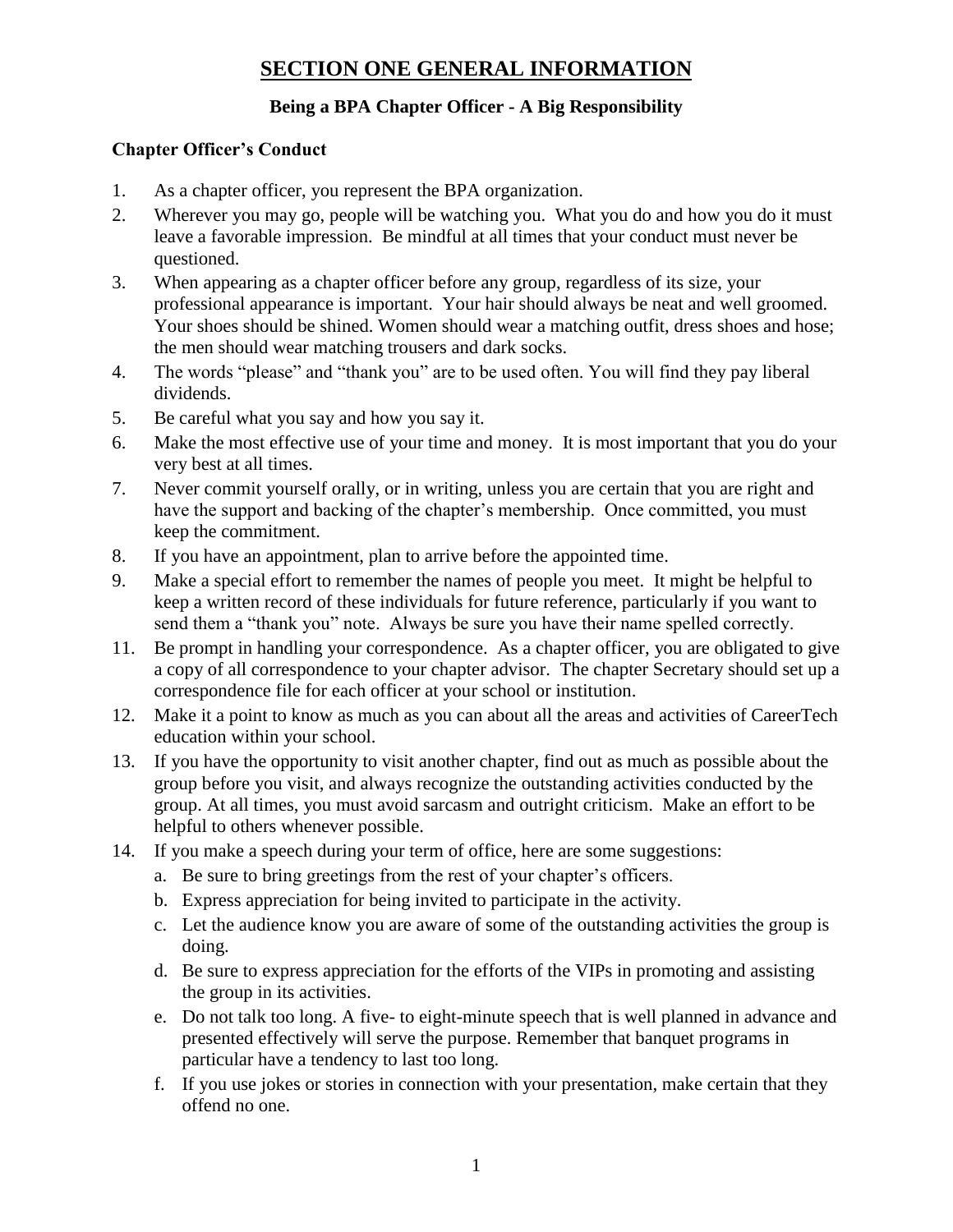## **Demonstrating Leadership**

- 1. Be sure you know what you are talking about. You should make every effort to refrain from discussing topics which may be controversial.
- 2. Stay out of arguments. No one ever won an argument.
- 3. In making any kind of presentation before a group, never start a sentence with "I think." Discuss some of your chapter or state association activities, some of the outstanding accomplishments by BPA members, and other topics which you know will be of interest to those whom you are addressing.
- 4. It always pays to be a good listener; but at the same time, be a good conversationalist. It has been said that the secret of success lies in the ability to see things from the other person's viewpoint as well as your own.
- 5. It is imperative that you avoid a statement which can be interpreted as an endorsement, or implied endorsement, by BPA of any activity unless that activity has been officially approved by your chapter membership and Chapter Advisor.
- 6. Refer to fellow BPA members as "BPA members." If possible, it is always desirable to call fellow students by their first names.
- 7. When speaking with or about important or older people, they should be referred to as "Mr.," "Mrs.," or "Miss."
- 8. When you are talking with other officers in public places, never be critical of anyone and avoid all "griping."
- 9. It is always appropriate to find something good to say or talk about when discussing items or activities referring to BPA. Avoid making negative comments. In addition, you should avoid the remark, "My chapter does it this way."
- 10. Make it a point to act interested, to be friendly, and to smile. The words "Sir," "Thank You," and "Pardon Me" are never out of place.

## **Aids for Leadership**

- 1. Think clearly. Act in good taste.
- 2. Get the facts and analyze them before you draw conclusions.
- 3. Develop the habits of cleanliness and orderliness.
- 4. Establish reasonable goals.
- 5. Take advice, but do your own thinking.
- 6. Encourage the other fellow as you go along.
- 7. Never say "It can't be done" or "I can't do that." Find ways to accomplish appropriate goals.
- 8. Spend a little less than you make.
- 9. Make friends and keep the friendship in good repair.
- 10. Be proud of what you do--take pride in being a chapter officer.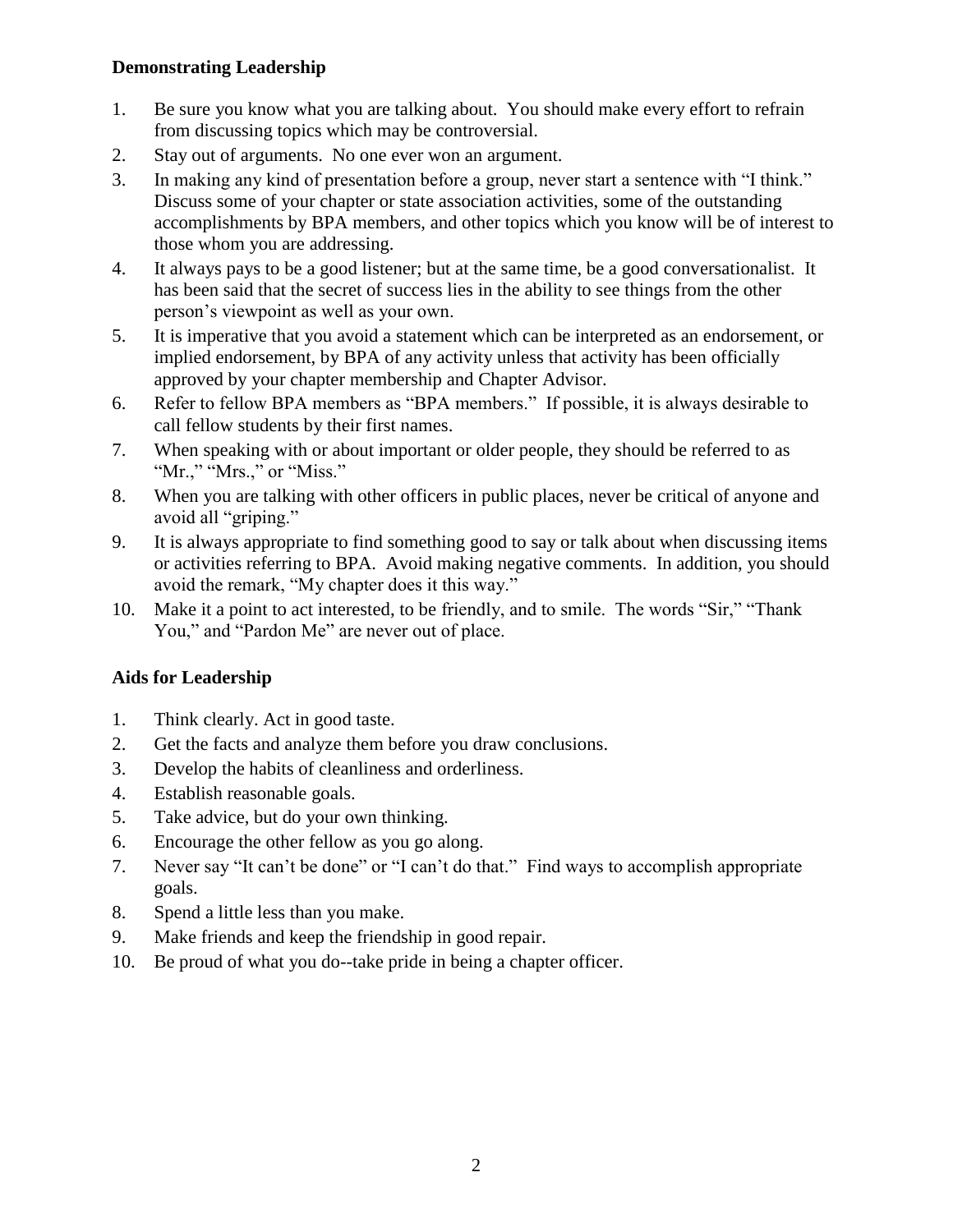## **Duties and Responsibilities**

- 1. Be interested in and willing to help other chapter members understand the fundamental purpose of parliamentary law.
- 2. Become familiar with parliamentary procedure.
- 3. Be prepared to advise the presiding officer and other chapter members on points of parliamentary procedure.
- 4. Have reference material pertaining to acceptable parliamentary procedure available to which you can refer, should the need arise.
- 5. Be ever alert and call the chair's attention to significant irregularities in procedure.
- 6. Be prepared to explain any irregularity and its effect on the fair and equal rights of all chapter members.
- 7. Assist in the development of a local chapter Program of Work.
- 8. Attend and participate in the Fall Leadership Development Conference.
- 9. Be available, as necessary, to promote the general welfare of BPA.

## **Tools Needed**

As Parliamentarian, you should have access to a copy of:

- 1. Robert's Rules of Order, Newly Revised
- 2. BPA: Learn, Grow, Become (Oklahoma Department of CareerTech

## **Hints for the Parliamentarian**

- 1. Make sure chapter meetings are conducted in an orderly manner. Know parliamentary law. (Be acquainted with Robert's Rules of Order, Newly Revised.)
- 2. Enable an assembly to transact business with speed and efficiency.
- 3. Protect the rights of each individual.
- 4. Preserve a spirit of harmony within the group.
- 5. Make sure the will of the majority is carried out, and the rights of the minority preserved.

## **GENERAL RULES AND SUGGESTIONS**

- $\triangleright$  A question must be first stated by the chair before it is open for debate.
- $\triangleright$  The maker or mover of a motion cannot amend it or withdraw it after it has been stated by the chair, except by unanimous consent.
- $\triangleright$  A motion to adjourn, to take from the table, or to lay on the table cannot be renewed unless some business has intervened.
- $\triangleright$  A question can be reconsidered only once.
- $\triangleright$  A quorum consists of a majority of the members unless otherwise provided for in the bylaws.
- $\triangleright$  Without unanimous consent, no member can speak more than once on a subject, except to make an explanation.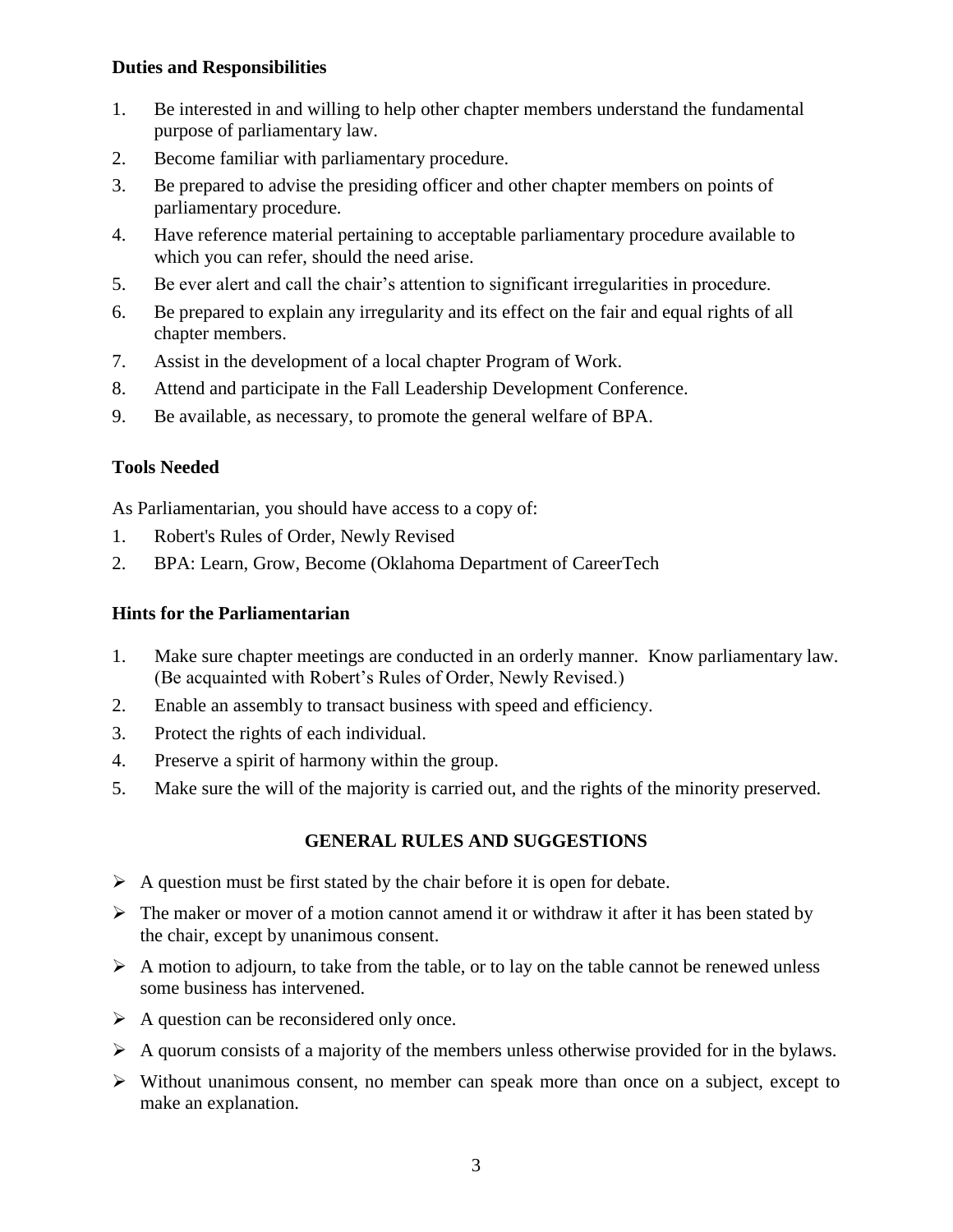- $\triangleright$  The chair may require important motions and amendments to be made in writing.
- When a motion to adjourn has been made, an appeal or question of order should be entertained by the chair. If the motion to adjourn is lost, they would then be in order.
- $\triangleright$  A motion to reconsider a vote on a debatable question opens debate on the original motion. A motion to reconsider, however, is undebatable if the question to be considered is undebatable.
- $\triangleright$  A meeting often finds itself with dead time on its hands, occasioned, perhaps, by waiting for some committee to report, or, in the case of elections, for the ballots to be counted. In such case, a member can make the following motion: "Move that we adjourn to meet at call of the chair." Or the same objective can be gained by voting to take a recess for a certain length of time.
- $\triangleright$  The chair should refuse to entertain a motion to adjourn when, in the judgement of the chair, the privilege is being abused and is being used simply to obstruct business, or when the assembly has already refused to sustain a motion to adjourn and has since shown no wish to do so.
- $\triangleright$  The rules must not be suspended except for a definite purpose and by a two-thirds vote. The proper form of a motion to suspend the rules is: "Move to suspend the rules which interfere with--" then stating or specifying the object of the suspension.
- $\triangleright$  A motion to amend the minutes can be laid on the table without carrying the minutes.
- $\triangleright$  If a member wishes to postpone action on some question or subject in a way that it may be taken up later, either at the same or some future meeting, he should make a motion as follows: "I move to lay the question on the table." This removes the question from consideration until the assembly votes to take it from the table. This motion is not debatable, cannot be amended, or have any other subsidiary motion.
- $\triangleright$  If it be moved that an amendment be laid on the table and the motion prevails, it carries with it the subject of the question it proposes to amend. Exceptions to this are: When an appeal is laid on the table, it sustains the decision of the chair, at least for that session, and does not carry the original question on the table. And when a motion to reconsider a question is laid on the table, it leaves the original question to the table. And when a motion to reconsider a question is laid on the table, it leaves the original question just where it is.
- $\triangleright$  The chairman cannot close debate as long as any member desires to speak. If a member claims the floor after the chair has risen to put the question, or even after the affirmative vote has been taken, he has a right (provided the negative has not been put) to the floor for debate or to make a motion.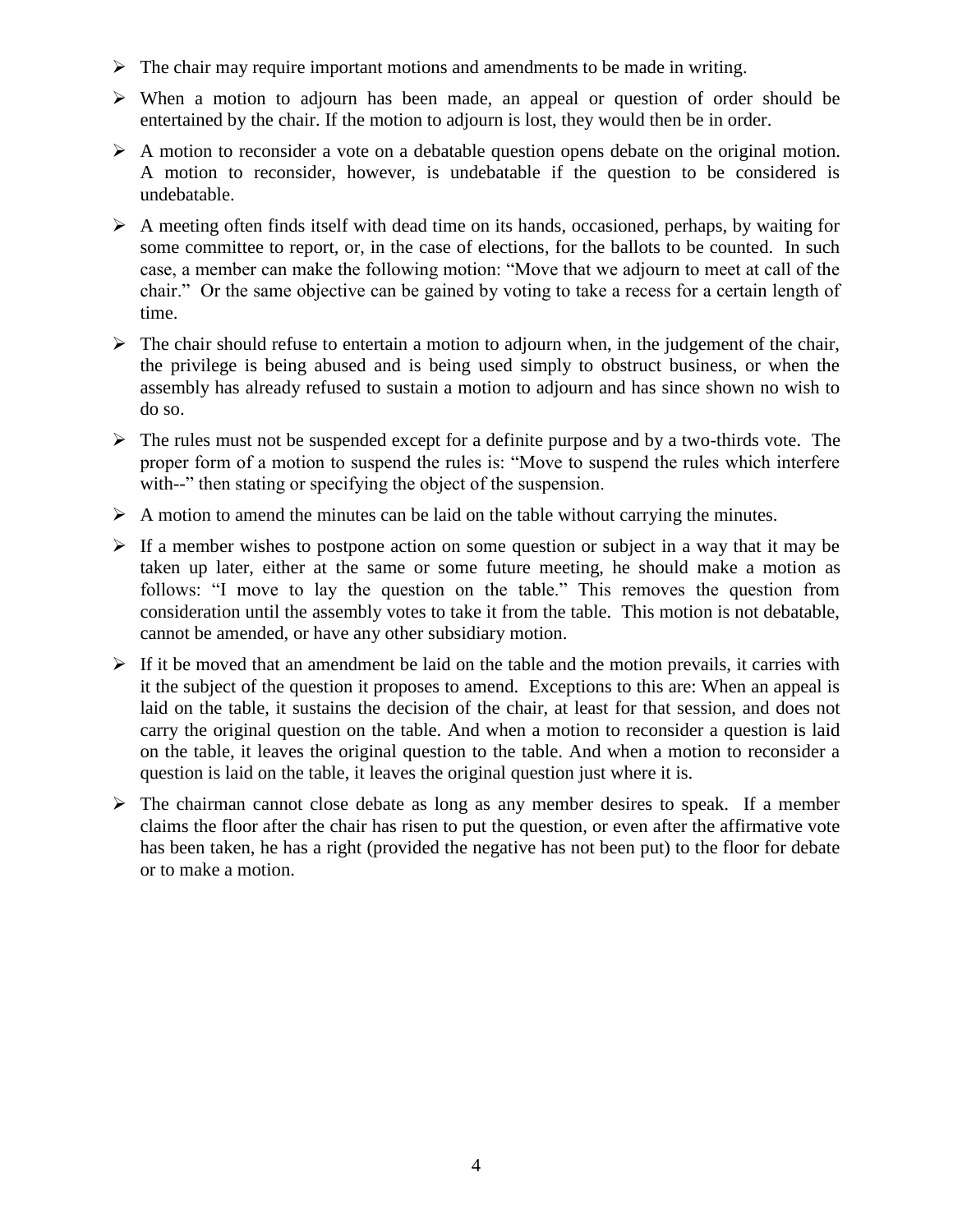## **TEN RULES OF LEADERSHIP**

A LEADER must be . . .

- 1. **SELF-CONFIDENT** -- Confident from within. Believing in yourself. Getting right up if you're knocked down. Knowing you're good. It means proud, not arrogant.
- 2. **IN CONTROL** -- A person who can't control himself or herself can't control others. This takes concentration, self-discipline, calmness under pressure, no flying off the handle allowed.
- 3. **FAIR** -- That means being impartial, tolerant, having a keen sense of justice, being consistent in how you treat problems, people, praise and punishment.
- 4. **DECISIVE** -- Know how to make decisions, have the courage to make them, to make them quickly, to stand behind those decisions.
- 5. **PREPARED** -- This is a big one. You have to know your job, you have to know the jobs of those you lead, you have to do your homework, understand goals and priorities and the process of planning. No guesswork allowed.
- 6. **A TEAM PLAYER** -- You're not a loner--you're part of a team. Be loyal to that team. Listen as well as talk. Motivate. Teach. Tell people why, so they understand their roles on the team.
- 7. **HONEST** -- With yourself, with others! Integrity is the big one here--character. No one can teach you this. No one can order you to have it . . . it has to come with you and from you.
- 8. **COMMITTED** -- Ambition, ego, drive, and dedication all come into play here. Commitment means you don't just make goals, you try to reach them. It means you make commitments, not idle promises.
- 9. **COURAGEOUS** -- Not afraid to fail. Not afraid to admit a mistake. Not afraid to fight for an idea or person you believe in. Not afraid to make an unpopular decision.
- 10. above all, **HUMAN** -- Strong enough to be gentle. Empathy is important here, understanding that those you work with are people, not machines . . . people have problems. People aren't perfect. Understanding that we're all in it together in this game of life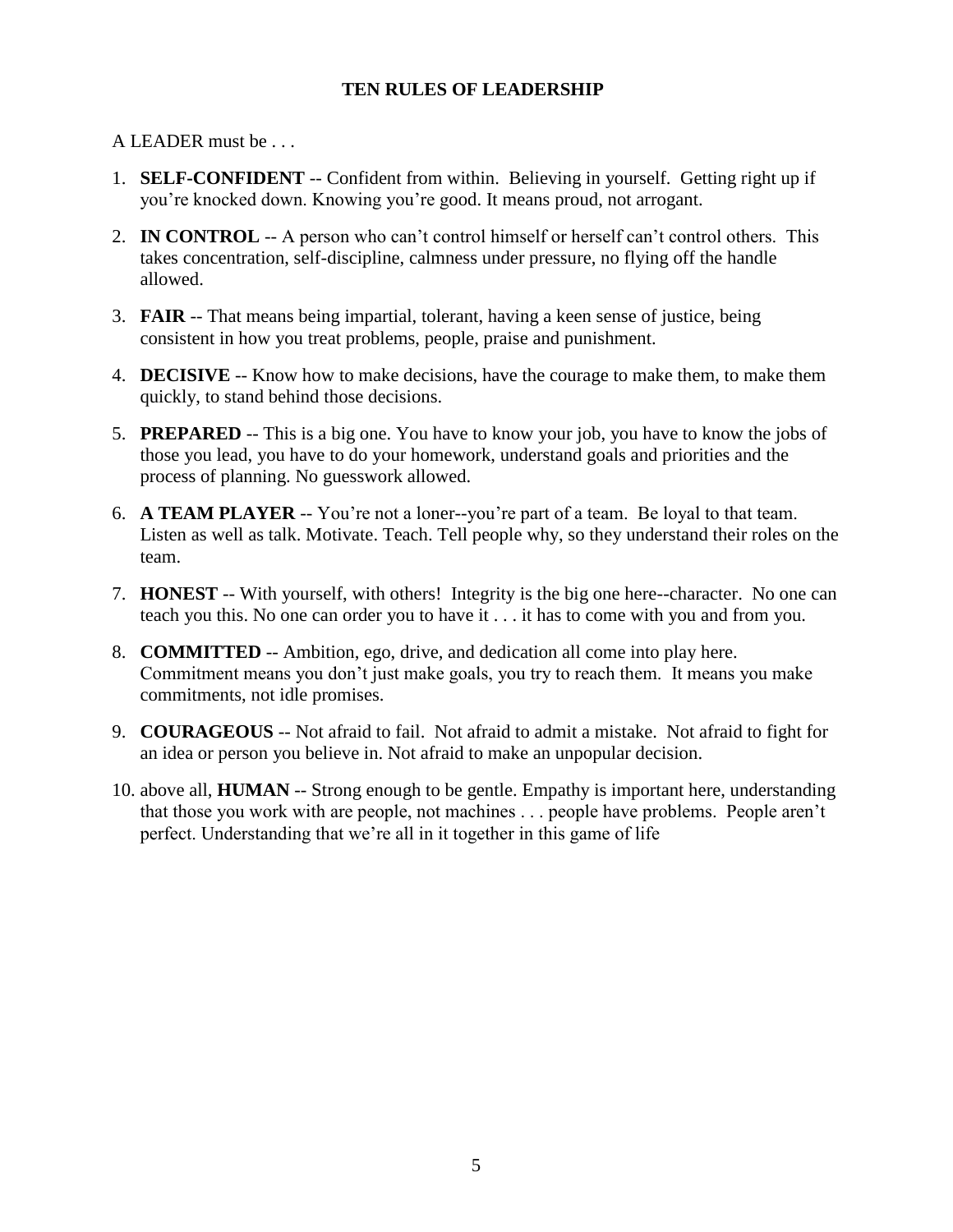## **Sample Procedures for Conducting a Chapter Meeting**

In order to surround the formal planned business and professional meeting with the dignity to which it is entitled, a few suggestions are given here which should assist in developing and improving the procedures currently used.

## **Suggested Meeting Procedure**

Every chapter should have an established order of business and follow it at all regular meetings. Members then know what to expect and can participate more effectively. The following order is suggested for regular meetings but is, of course, subject to modification to better fit the needs of any particular chapter.

## **SAMPLE AGENDA Local High School BPA Chapter October 1,**

- I. Call to order: President (rap gavel)
- II. Invocation (optional): Chapter officer
- III. Pledge to the flag: Chapter officer
- IV. BPA Creed: Chapter officer
- V. Role call: Secretary
- VI. Approval of Minutes: President/Secretary
- VII. Officers' Reports
	- 1. President
	- 2. Vice President
	- 3. Treasurer
	- 4. Secretary
	- 5. Others

VIII. Committee Reports

- 1. Finance
- 2. Promotions
- 3. Social
- 4. Special committees
- IX. Unfinished business
- X. New Business
- XI. Program (optional)
- XII. Announcements
- XIII. Adjournment (rap gavel once)
- XIV. Recreation, Entertainment, Refreshments Procedure in a Typical Meeting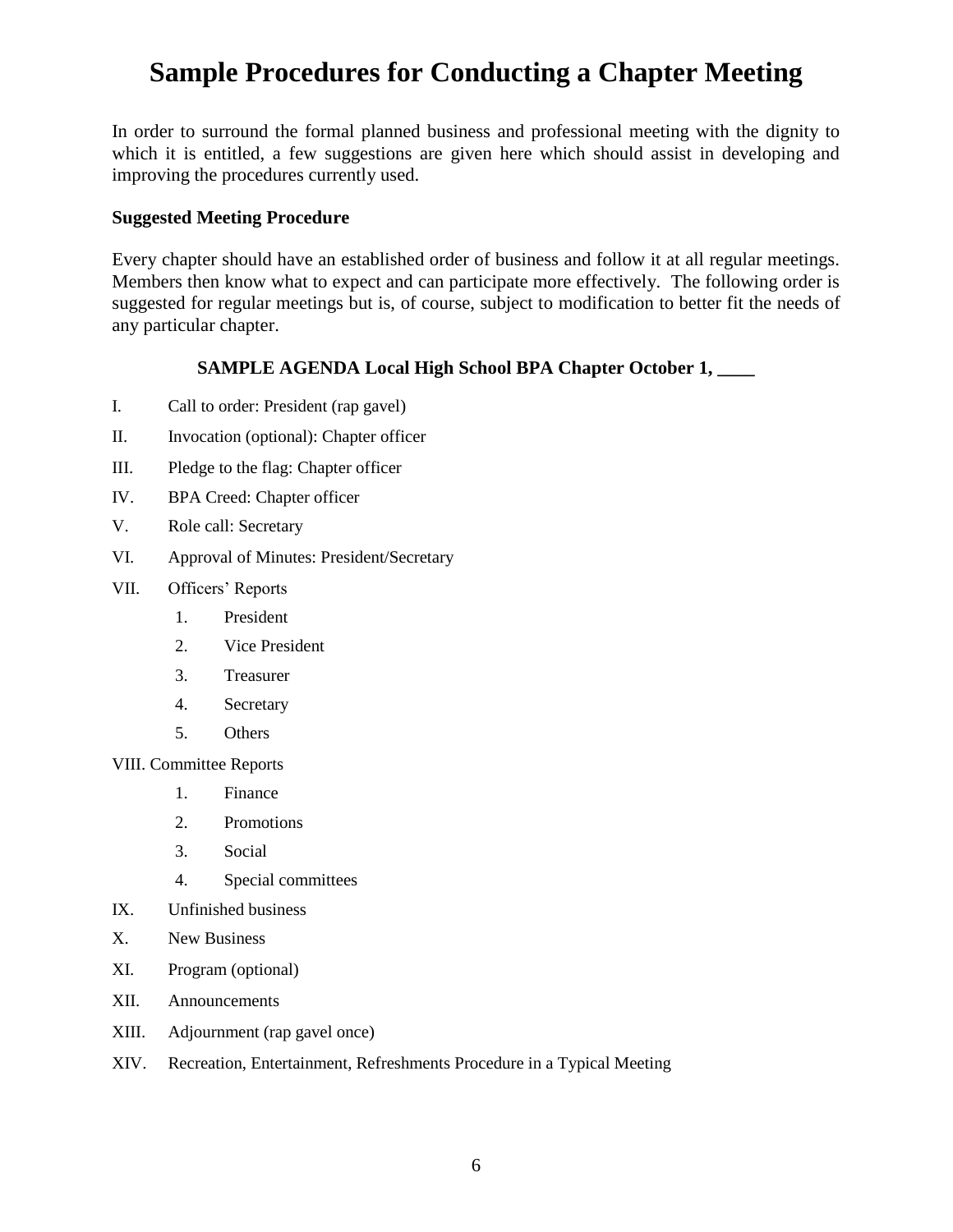## **Sample Chapter Meeting**

#### **Local High School or Technology Center BPA Chapter, September 26, 2017**

- I. Call to order: President
- II. Opening Ceremony
- III. New Business
	- Send officers to the Fall Leadership Conference
- IV. Closing Ceremony
- V. Recreation, Entertainment, Refreshments Procedure in a Typical Meeting

## **Sample Opening Ceremony and Meeting Script**

#### **Equipment and Supplies**

American Flag Table (if desired) Officer chairs (if desired) Gavel

#### **Suggested Procedure**

Officers should be seated at the head table or should stand to one side of the lectern.

#### **President**

*(Stands and raps the gavel for attention.)* The meeting will come to order. We are now holding a meeting of Business Professionals of America. Mr./Madam Vice President, what are the major purposes of our professional organization?

#### **Vice President**

We recognize the importance and understand the contributions that have been made to our country by business professionals. We are preparing to take our place in these challenging positions. We work together in Business Professionals of America to develop essential competencies in leadership, scholarship, character, and citizenship so that we may share in the improvement of our economy and the advancement of our nation.

#### **President**

May we accomplish these objectives. Mr./Madam Vice President, will you please present the other officers.

#### **Vice President**

With pleasure, I introduce: *(Introduce in order the President, Historian, Secretary, Treasurer, Parliamentarian, and Vice President. Pronounce the name of each individual and the office held. As each officer is introduced, he or she should stand and remain standing until seated by the President.)* Mr./Madam President, all officers are at their stations.

#### **President**

Will the members and friends please rise and join me in reciting the Pledge of Allegiance to the Flag? *(Raps the gavel three times to call the members and guests to stand. The audience should rise on the third rap of the gavel. All members face the flag with their hands over their hearts to repeat the Pledge of Allegiance to the Flag.)*

#### **Everyone**

I pledge allegiance to the flag of the United States of America and to the Republic for which it stands, one nation under God, indivisible, with liberty and justice for all.

#### **President**

Fellow members and guests, join me in stating why we are here.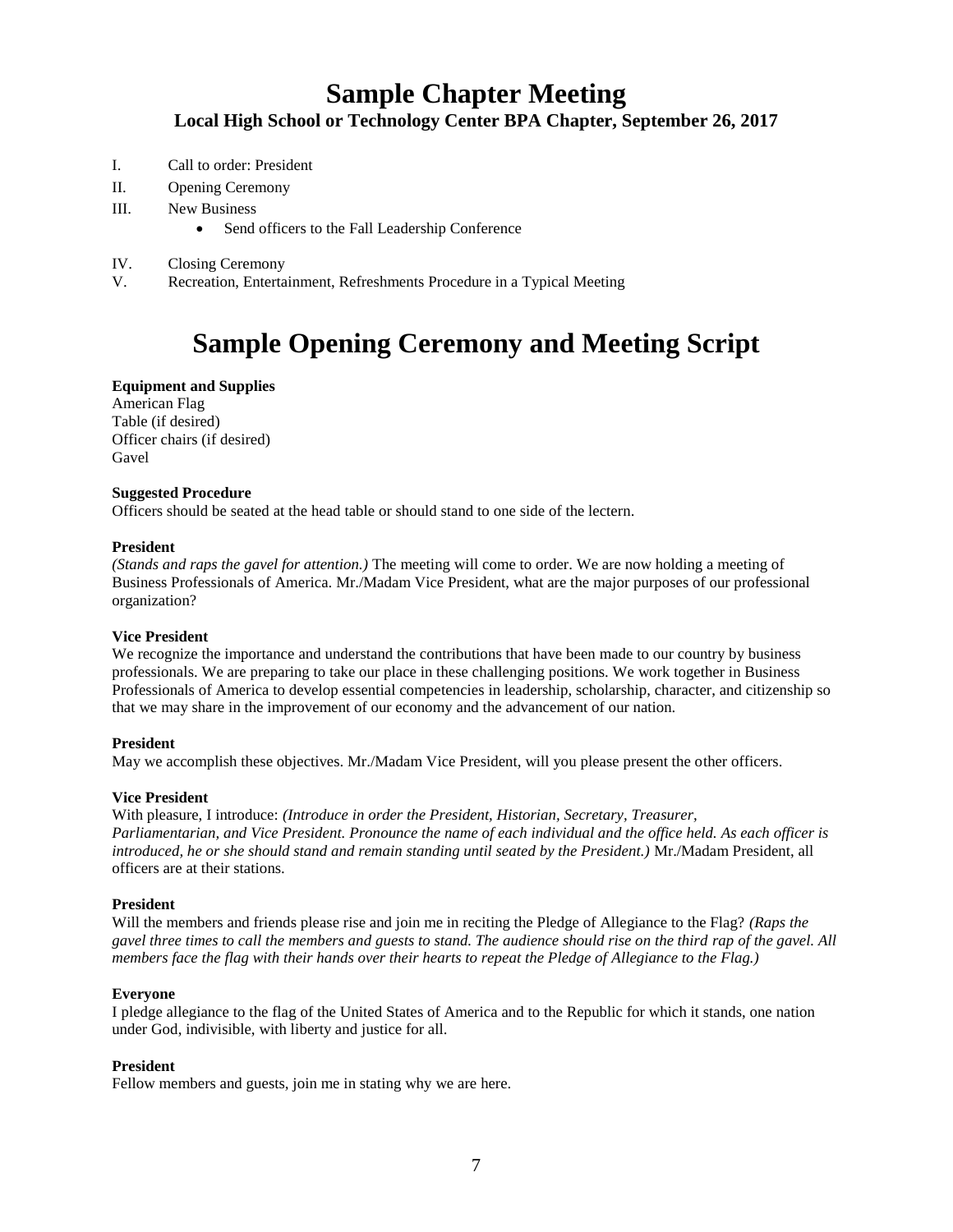#### **Everyone**

We are met in a spirit of friendship and goodwill as we prepare for careers in a world class workforce. We work together to develop professionalism and leadership through Business Professionals of America and pledge our loyalty to our nation.

#### **President**

Please be seated. "Mr./Madam Secretary, what is the first item of new business?"

**Secretary** (Rising): "The first item on the agenda is that we send officers to the Fall Leadership Conference" (sits down)

#### **Treasurer**

(Rising): "Mr./Madam President" (Treasurer remains standing)

#### **President**

"Treasurer"

#### **Treasurer**

(Still standing) "I move that we send our chapter officers to the Fall Leadership Conference." (sits down)

#### **Historian**

(Seated and without being recognized by the President) "I second the motion".

#### **President**

"It is moved and seconded that we send our chapter officers to the Fall Leadership Conference. Is there any debate?"

#### **Treasurer AND Historian**

(both rising) "Mr./Madam President" (both remain standing)

#### **President**

"Treasurer" (Historian resumes his/her seat. The President recognizes Treasurer because he/she made the motion and has the first right to debate it).

#### **Treasurer**

(Standing) "I believe the training would help our new officers become more familiar with their duties." (sits down).

#### **Parliamentarian**

(Rising) "Mr./Madam President" (remains standing)

#### **President**

"Parliamentarian"

#### **Parliamentarian**

(Standing) "Mr./Madam President, I am opposed to this motion. Sending our chapter officers would require them to miss the pep assembly scheduled for that afternoon. (sits down)

#### **Vice-President**

(Rising) "Mr./Madam President" (remains standing)

#### **President**

"Vice-President"

#### **Vice-President**

(Standing) "Mr./Madam President, I agree with the maker of the motion and wish to speak in favor of the motion. Although the pep rally was scheduled for that Tuesday, it has been rescheduled to that Friday. (sits down)

#### **Historian**

(Rising) "Mr./Madam President (remains standing)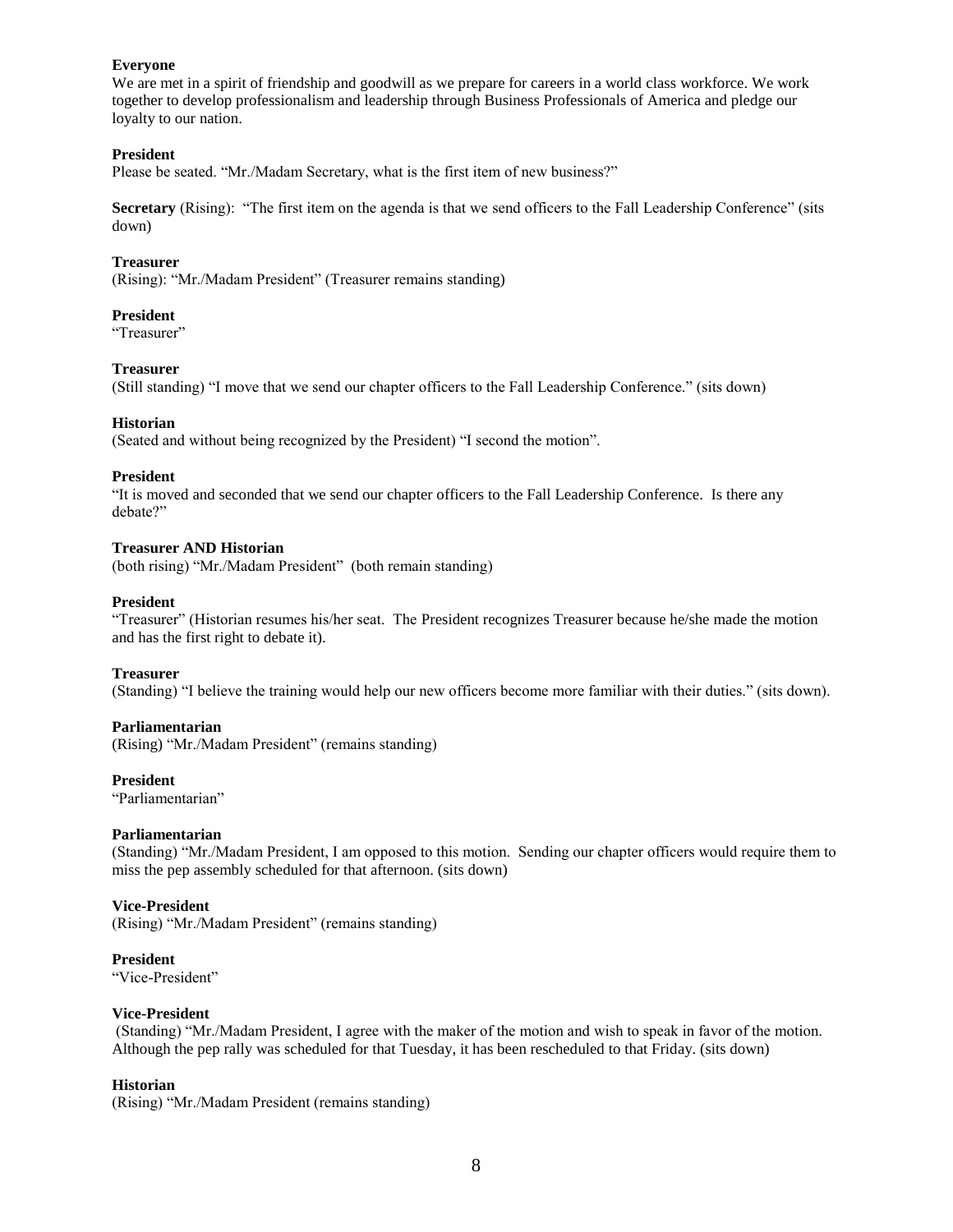#### **President**

"Historian"

#### **Historian**

"I am also opposed to this motion. We have not had a chance to hold any fundraisers yet and do not have the funds at this time to pay the registration fees in our BPA account. (sits down)

#### **Member1**

(Standing) Mr./Madam President (remains standing)

#### **President**

"Member1"

#### **Member1**

(Standing) "I would like to remind the members that we usually sell baked goods at the football home games. This should give us the funds required to send our officers to the conference before the registration deadline. (sits down)

#### **Member2 and Treasurer**

(both rising at the same time) "Mr./Madam President" (both remain standing)

#### **President**

"Member2" (Treasurer sits down). The President recognized Member2 because Treasurer had already debated this motion and Member2 had not done so.

#### **Member2**

"Mr./Madam President, I wish to speak against the motion. Many of our chapter officers would miss a half day of high school AND a half day of tech. This could put them behind in their classes at both places. (sits down)

#### **Secretary**

(Rising) "Mr./Madam President" (remains standing)

#### **President**

"Secretary"

#### **Secretary**

(Standing) "I disagree with the previous speaker's arguments against this motion. Attending a leadership conference would be an excused absence AND would help make our chapter stronger and more active. Attending this conference would also help our chapter gain special recognition awards at the spring leadership conference. (sits down)

#### **President**

"Is there more debate?" (Pause for response) (Silence) Any officer/member at the table may spontaneously debate if they wish.

#### **President**

After debate ceases, "The question is on the adoption of the motion that we send our chapter officers to the Fall Leadership Conference. Those in favor of the motion, say 'Aye'" (Pause for response) "Those opposed, say 'No'" (Pause for response). The "**ayes/noes**" have it, and the motion is **adopted/lost** based on the vote. We **will/will not** send our chapter officers to the Fall Leadership Conference. Is there further new business or Madame Secretary, what is the next item on the agenda?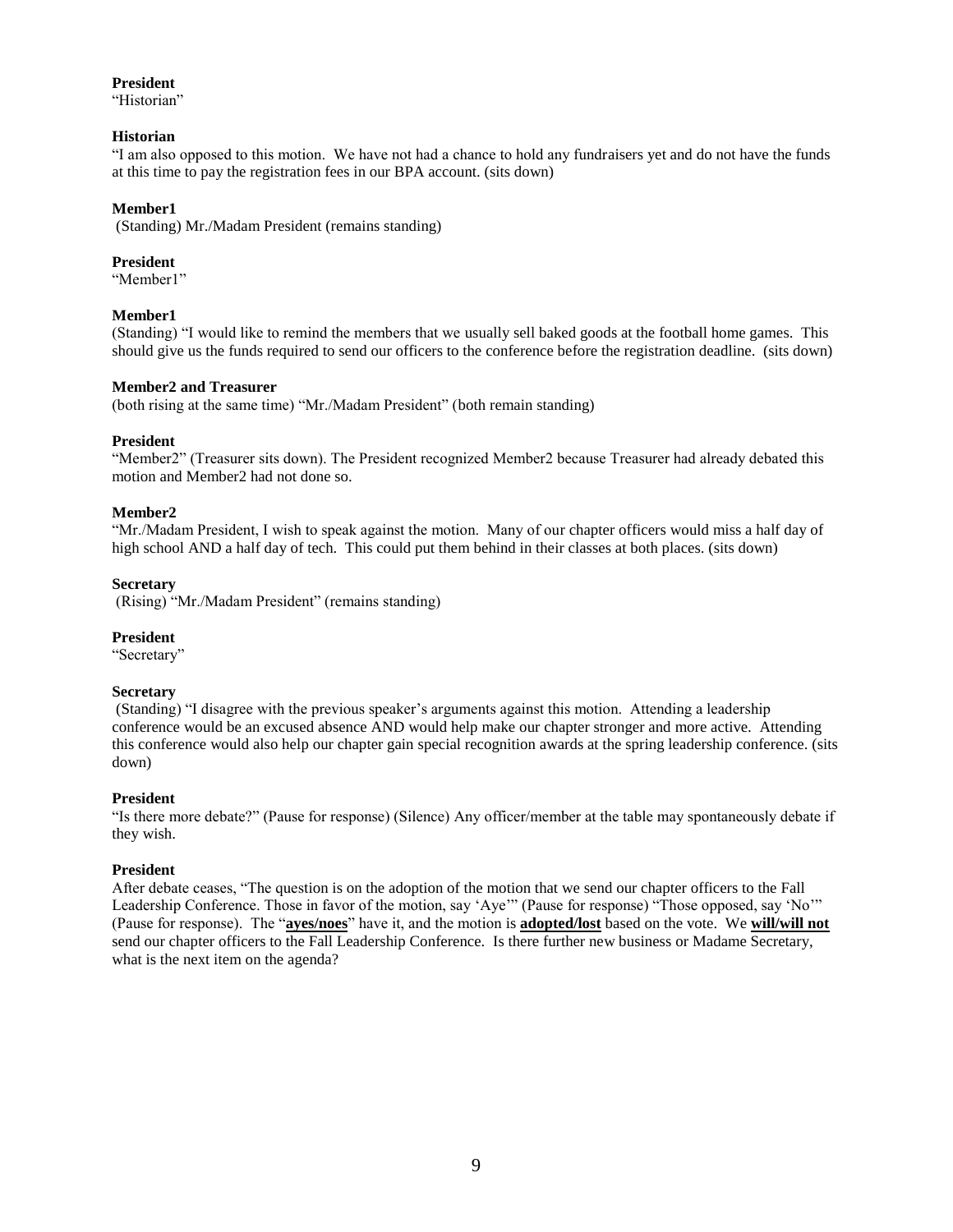## **Sample Closing Ceremony**

The closing ceremony, when properly presented, will bring a dignified closing to a session or meeting. It is an indication to the members or guests present that all business has been transacted. This is the appropriate time to serve refreshments.

## **Equipment and Supplies**

Gavel

## **The Ceremony**

## **President**

Mr./Madam Secretary, do you know of any further business which should be transacted at this time?

#### **Secretary**

*(Rises, replies, and sits down.)* I have none, Mr./Madam President.

#### **President**

We are about to adjourn this meeting of the (chapter name, state association name) of Business Professionals of America. As we associate together, let us be supportive of each other as we strive to attain the goals of this organization. *(Pause)* If there is no further business and no objection, the meeting will be adjourned. *(Pause)* I now declare this meeting adjourned. *(Rap gavel once.)*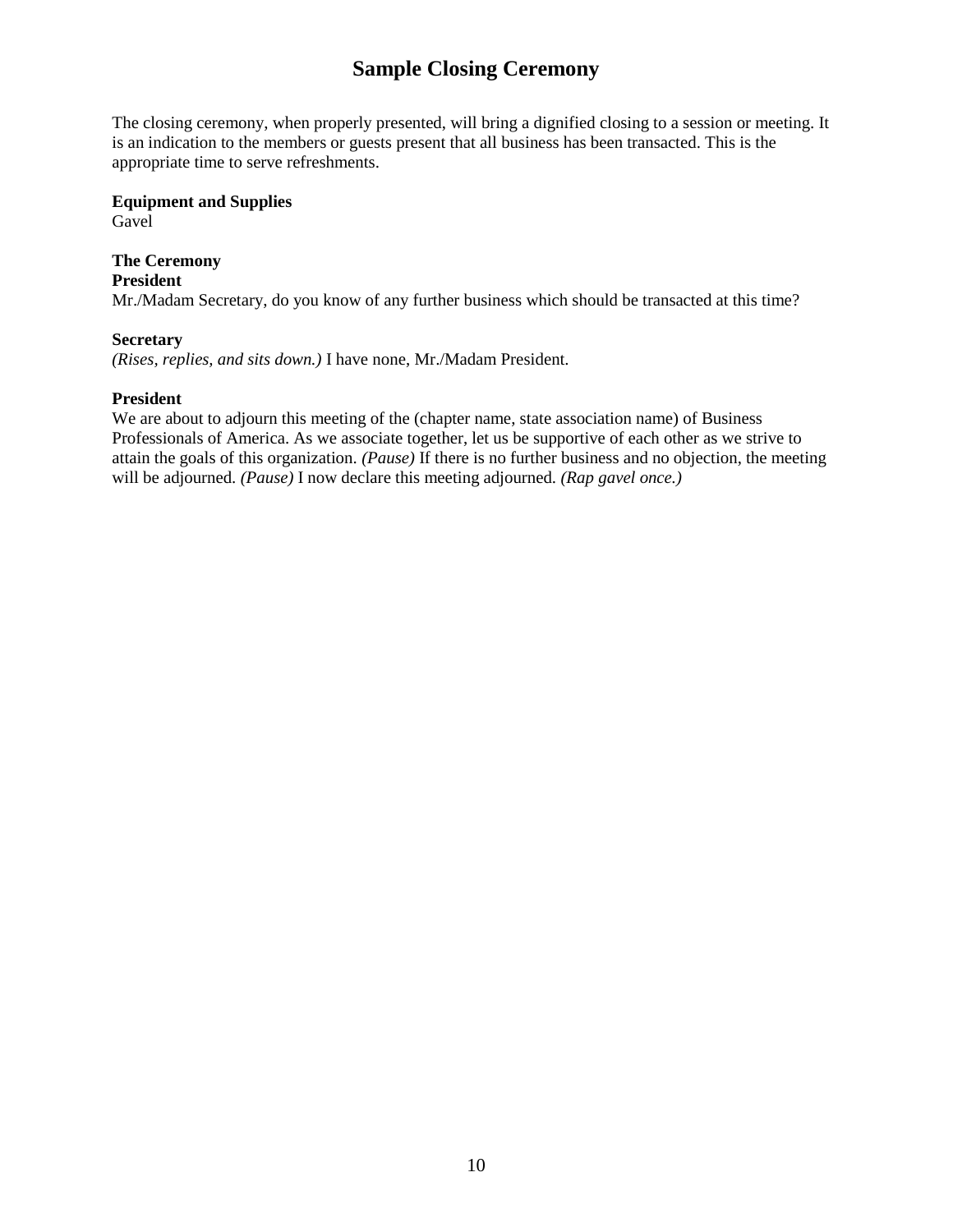## OKLAHOMA BUSINESS PROFESSIONALS OF AMERICA BYLAWS (Amended March 7, 2017)

## ARTICLE I. NAME

The official name of this organization shall be the Oklahoma Business Professionals of America, and shall be referred to as Business Professionals of America, Oklahoma Association. The letters "BPA" may be used when referring to the state organization, its local chapters, or to individual members of the local chapters.

## ARTICLE II. PURPOSES

The purposes of this organization are:

- To provide opportunities for chapter members in leadership and development.
- To unite in a common professional bond without regard to race, color, religion, national origin or ancestry, age, sex, marital status, creed, sexual orientation, or disability of students interested in business careers as their objective.
- To develop leadership abilities through participation in career and technology education, civic, recreational, and social activities.
- To assist students in establishing realistic career objectives.
- To create enthusiasm for learning.
- To promote high standards in ethics, workmanship, and scholarship.
- To develop the ability of students to plan together, organize, and carry out worthy activities and projects through the use of democratic processes.
- To foster an understanding of the functions of labor, entrepreneurial, and management organizations in the American free enterprise system.
- To develop competent, assertive business leaders.
- To develop and strengthen members' confidence in themselves and their work.
- To provide satisfactory social and recreational activities.
- To foster practical application of business and information technology education skills through competition.

## ARTICLE III. ORGANIZATION

- **Section 1.** Business Professionals of America, Oklahoma Association is an organization of local chapters, each operating in accordance with a charter granted by Business Professionals of America, Inc.
- **Section 2.** Business Professionals of America, Oklahoma Association shall have a State Executive Council that will make recommendations to the membership and perform such other duties as designated in the bylaws.
- **Section 3.** The administration of this organization shall be vested in the State Executive Council of Business Professionals of America, Oklahoma Association, sponsored by and housed at the Oklahoma Department of Career and Technology Education.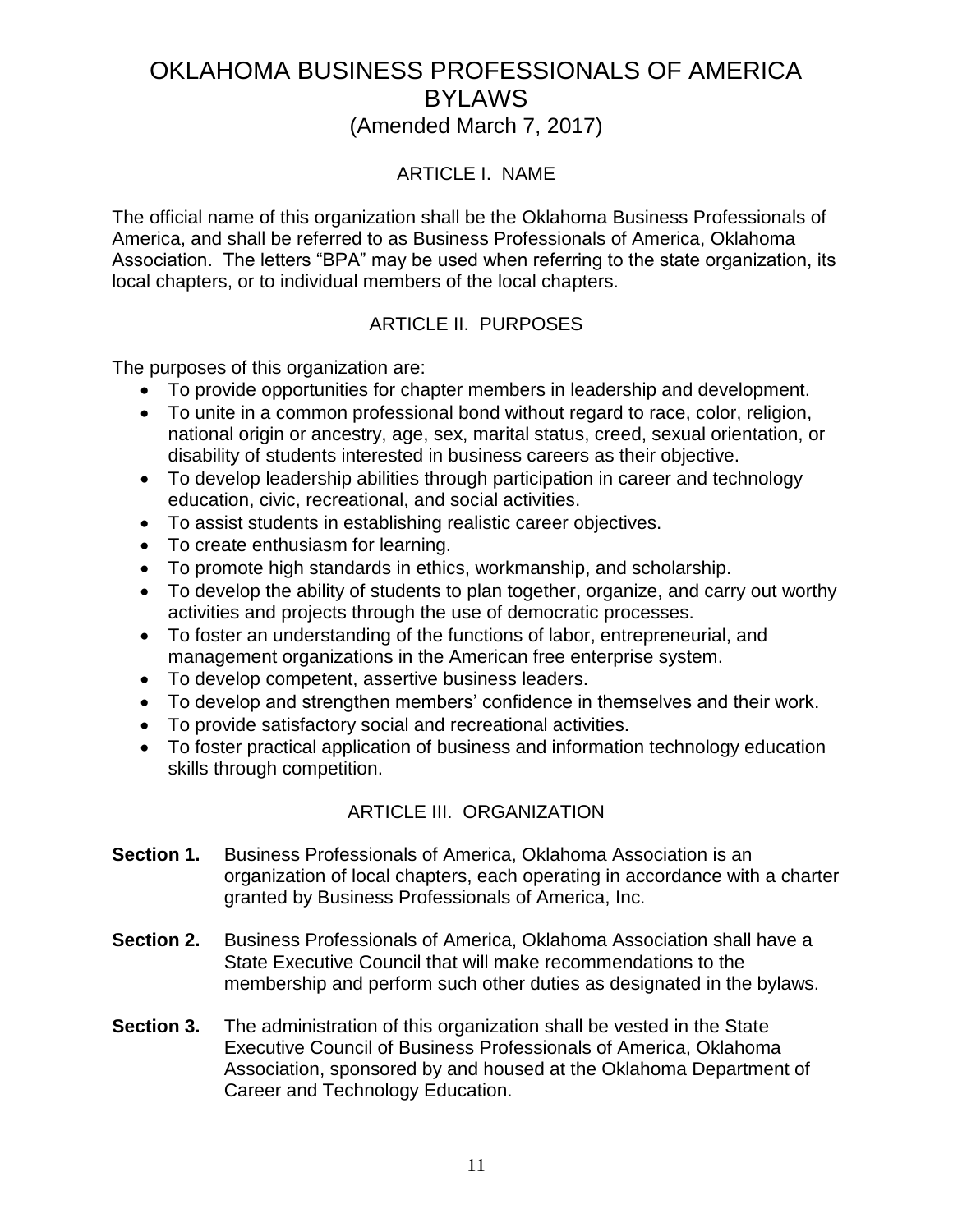## ARTICLE IV. MEMBERSHIP

- **Section 1.** Membership in Business Professionals of America, Oklahoma Association shall consist of mid-level and secondary members of chartered local chapters, and post-secondary members enrolled in a certificate, associate, baccalaureate, or post-baccalaureate degree in a business technologyrelated program of study accredited by the appropriate state agency, with a career objective of teaching business or employment in a business technology occupation.
- **Section 2.** Business Professionals of America, Oklahoma Association shall be open to all students regardless of race, color, religion, national origin or ancestry, age, sex, marital status, creed, sexual orientation, or disability.
- **Section 3.** Business Professionals of America, Oklahoma Association membership shall consist of three categories.
	- A. Active members shall be middle level, secondary and post secondary students who interested in business and/or business-related careers. Active members shall pay local, state, and national dues as established by Business Professionals of America and will be eligible to serve on a local, state and/or national level leadership team; participate in national award programs; serve as a voting delegate; and otherwise represent at the local, regional, and state levels in Business Professionals of America activities.
	- B. Professional members may be persons or businesses associated with, or participating in, the professional development of Business Professionals of America. Such members may include local and state chapter advisors, business teachers, teacher educators, supervisors, employers and/or supervisors of cooperative education students, advisory committee members, businesspersons, and other persons contributing to Business Professionals of America growth and development. Professional members shall pay dues as established by the State Executive Council but shall be ineligible to participate in competitive events, serve as voting delegates, or hold office.
	- C. Honorary life members may be individuals who are approved by the State Executive Council. Honorary life members shall not be required to pay dues and shall be ineligible to participate in competitive events, serve as voting delegates, or hold office.
- **Section 4.** By paying dues and becoming a member of Business Professionals of America, Oklahoma Association, each student agrees to abide by the organization's bylaws, rules and regulations, dress codes, and competitive event guidelines.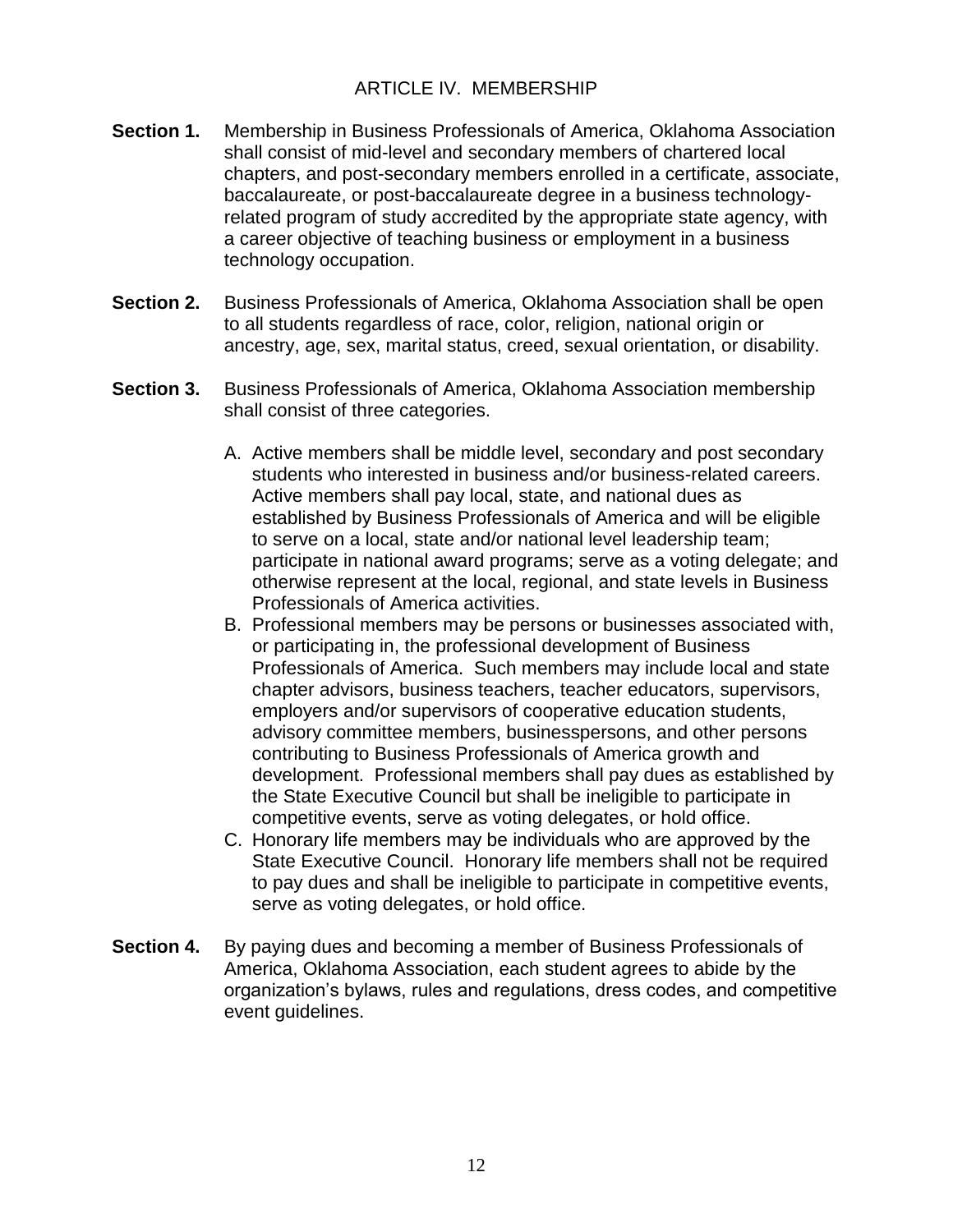- **Section 1.** Executive Council. The elected state officers shall, along with the State Advisor and State Program Administrator, serve as the Executive Council of Business Professionals of America, Oklahoma Association.
	- A. Meetings of the State Executive Council shall be at the call of the State Advisor.
	- B. A Quorum shall be constituted by a majority of the members of the Executive Council for the transaction of business.
	- C. Duties of the State Executive Council shall be designated in the bylaws.
- **Section 2.** State officers. The elected state officers of Business Professionals of America, Oklahoma Association shall be assigned to the following positions: President, two (2) Vice-Presidents, Secretary, Reporter, and Chaplain, along with a Parliamentarian and Mid-Level Representative to be appointed by the State Advisor.
	- A. Election of State Officers shall proceed as follows:
		- 1. The six (6) secondary/post-secondary students receiving the most majority votes at the annual State Leadership Conference shall be elected to the State Executive Council.
		- 2. Only three students may apply and be elected from the same school.
		- 3. No state officer shall hold a national office at the same time he/she is a state officer.
	- B. Term of Office*.* State officers shall be elected for a one (1) year term. The state officer will assume office at the close of the State Leadership Conference at which they were elected and shall serve until the close of the following State Leadership Conference.
	- C. Vacancy in Office*.* In the event of a vacancy in the office of President, the Executive Council, with the approval of the State Advisor, will appoint a current state officer to assume the office of President. A vacancy in any other office may or may not be filled by appointment by the State Executive Council at the discretion and approval of the State Advisor.
	- D. Appointment of Parliamentarian*.* The student scoring the highest on the Parliamentary Procedure written test at or before the State Leadership Conference shall be appointed by the State Advisor to serve as parliamentarian. This student must complete all qualifications to run for state office including applying for office and attending officer screening.
	- E. Appointment of Mid-Level Representative. The mid-level candidate scoring the highest on the candidate application shall be appointed by the State Advisor.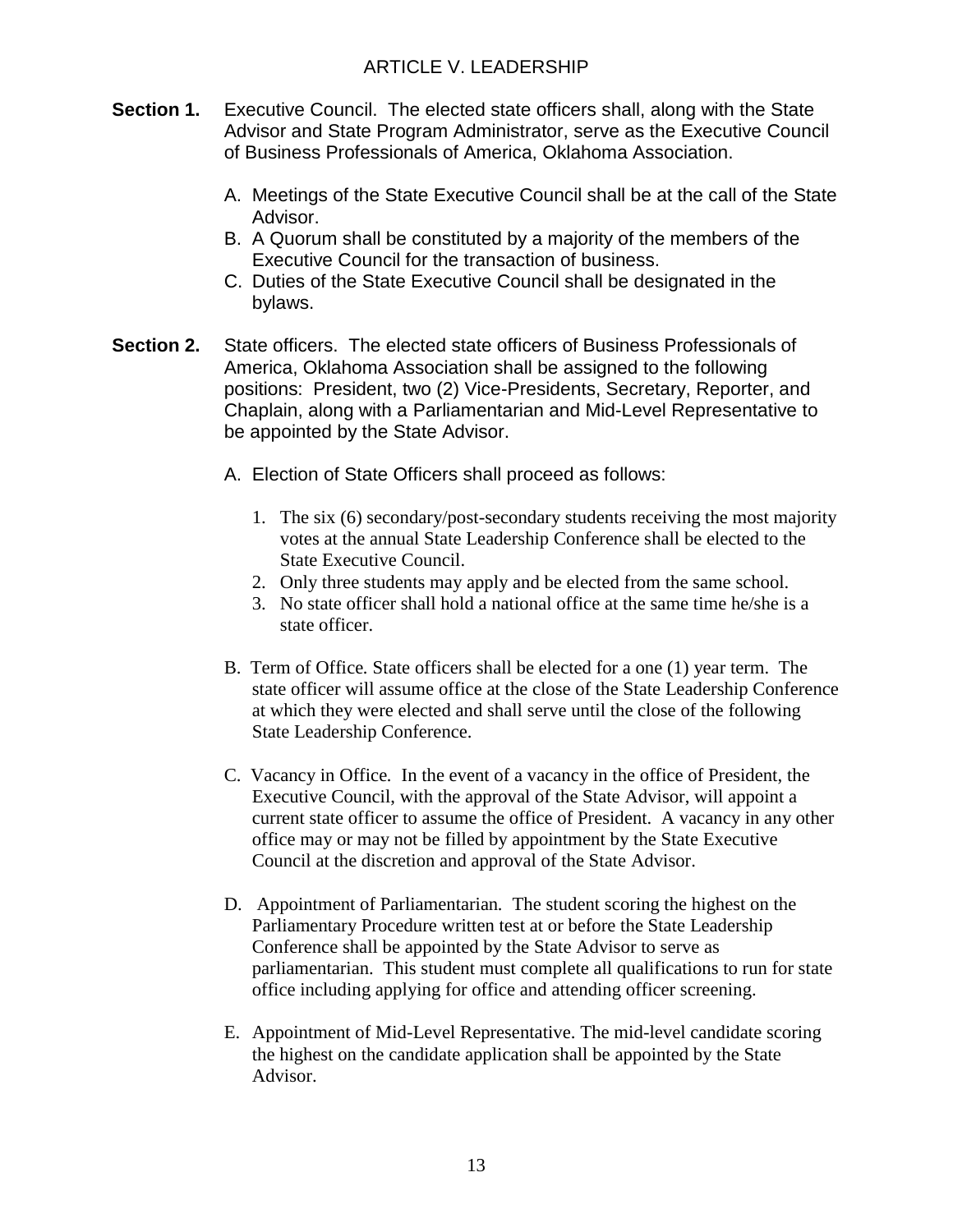F. Removal from Office*.* If any officer fails to carry out the duties designated in the organization's bylaws or policies and procedures or exhibits conduct inappropriate of a state officer, he/she may be removed from office by a majority vote of the State Executive Council, or by the decision of the State Advisor or State Program Administrator.

## **Section 3.** Advisors.

- A. Local Advisors*.* Each local chapter shall have an advisor who shall be a teacher at that school who follows Business Professionals of America guidelines.
- B. State Advisor*.* The State Advisor shall be the administrative chair of the organization and shall have all the duties and powers customarily reserved for this position, including the right to serve as an ex-officio member of all committees. He/She will also serve as an ex-officio, non-voting member of the State Executive Council.
- C. State Program Administrator*.* The State Program Administrator shall be the chief state officer of Business Professionals of America, Oklahoma Association. He/She will also serve as an ex-officio, non-voting member of the State Executive Council.

## ARTICLE VI. QUALIFICATIONS FOR STATE OFFICE

- **Section 1.** Qualifications for State Office. To be eligible for state office, candidates must meet all qualifications as established by the State Executive Council.
	- A. Only those applicants who are present at the State Leadership Conference and who are officially certified by the Officer Screening Committee shall be eligible for nomination.
	- B. The candidate(s) shall be  $a(n)$ :
		- 1. Mid-level or secondary student when they apply for office who shall:
			- a. be enrolled in a business technology-related course throughout his/her term of office;
			- b. be recommended by his/her local chapter advisor and school administration and be endorsed by his/her chapter;
			- c. file an official application according to the policy adopted by the State Executive Council; and
			- d. remain an Oklahoma resident during his/her term of office;
		- 2. OR a post-secondary student who shall:
			- a. be enrolled in a business technology-related course throughout his/her term of office;
			- b. if from a chartered chapter, be recommended by his/her local chapter advisor and school administration and be endorsed by his/her chapter; if from a 2- or 4-year post-secondary institution without a chartered BPA chapter, be endorsed by the state advisor;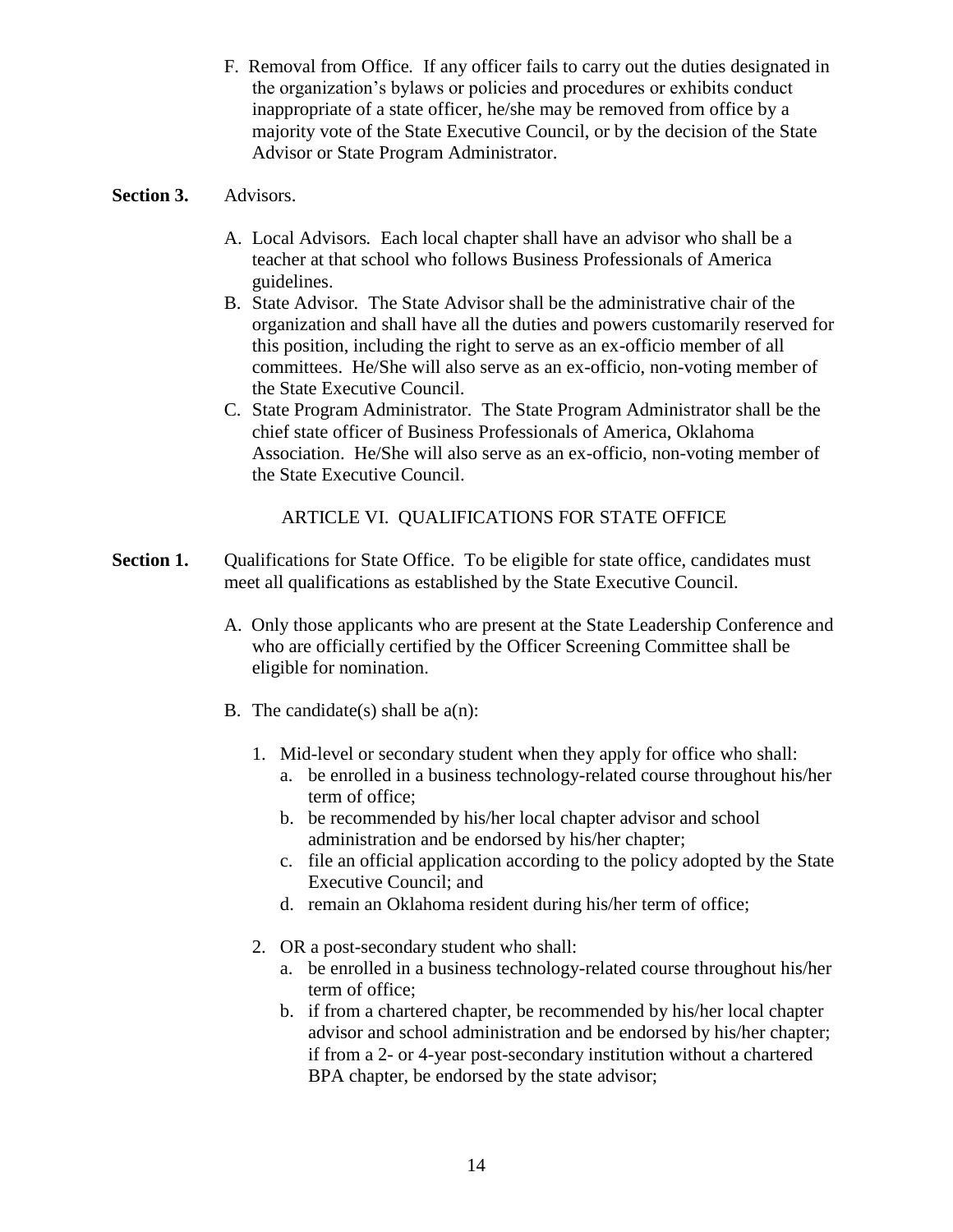- c. file an official application according to the policy adopted by the State Executive Council; and remain an active Oklahoma BPA member during his/her term of office;
- **Section 2.** Campaign Guidelines. Campaign guidelines shall be determined by the State Executive Council, with the approval of the State Advisor.
- **Section 3.** State Officer Deposits. Each state officer shall pay a monetary deposit for officer materials, as determined in the campaign guidelines.

## ARTICLE VII. DUTIES OF STATE OFFICERS

- **Section 1.** President. It shall be the duty of the State President to preside at all business meetings; preside over all Executive Council meetings; with the approval of the State Executive Council and State Advisor, establish and appoint members and chairs of appropriate committees for a period not to exceed his/her term of office and assist these committees in the their activities; serve as an ex-officio, nonvoting member of all committees; perform other duties of a presiding officer; and promote the general welfare of Business Professionals of America, Oklahoma Association.
- **Section 2.** Vice-Presidents. It shall be the duties of the Vice-Presidents to serve in any capacity as directed by the President; accept the responsibilities of the President as occasions may demand; assist in compiling and publishing the State Association Annual Report; serve as liaison between local members and the State Executive Council; contact each assigned local chapter at least once each month; and promote the general welfare of Business Professionals of America, Oklahoma Association.
- **Section 3.** Secretary. It shall be the duty of the Secretary to keep an accurate record of all business and Executive Council meetings; promptly submit one (1) printed copy of the minutes and any substantiating reports to the President, State Executive Council, and the State Advisor; and promote the general welfare of Business Professionals of America, Oklahoma Association.
- **Section 4.** Reporter. It shall be the duty of the Reporter to prepare and submit the organization's news to all news media; serve as the public relations liaison to other state associations and the national organization; compile local chapter activity news for the state newsletter; and promote the general welfare of Business Professionals of America, Oklahoma Association.
- **Section 5.** Chaplain. It shall be the duty of the Chaplain to be in charge of appropriate devotional exercises for council meetings and state association meetings; document and submit all historical events such as conferences, meetings, etc. to the state chapter; compile local and state chapter activities for the state scrapbook; be available for promoting the general welfare of chapter meetings; provide inspiration and encouragement to the State Executive Council; serve as a liaison to middle level chapters; and promote the general welfare of Business Professionals of America, Oklahoma Association.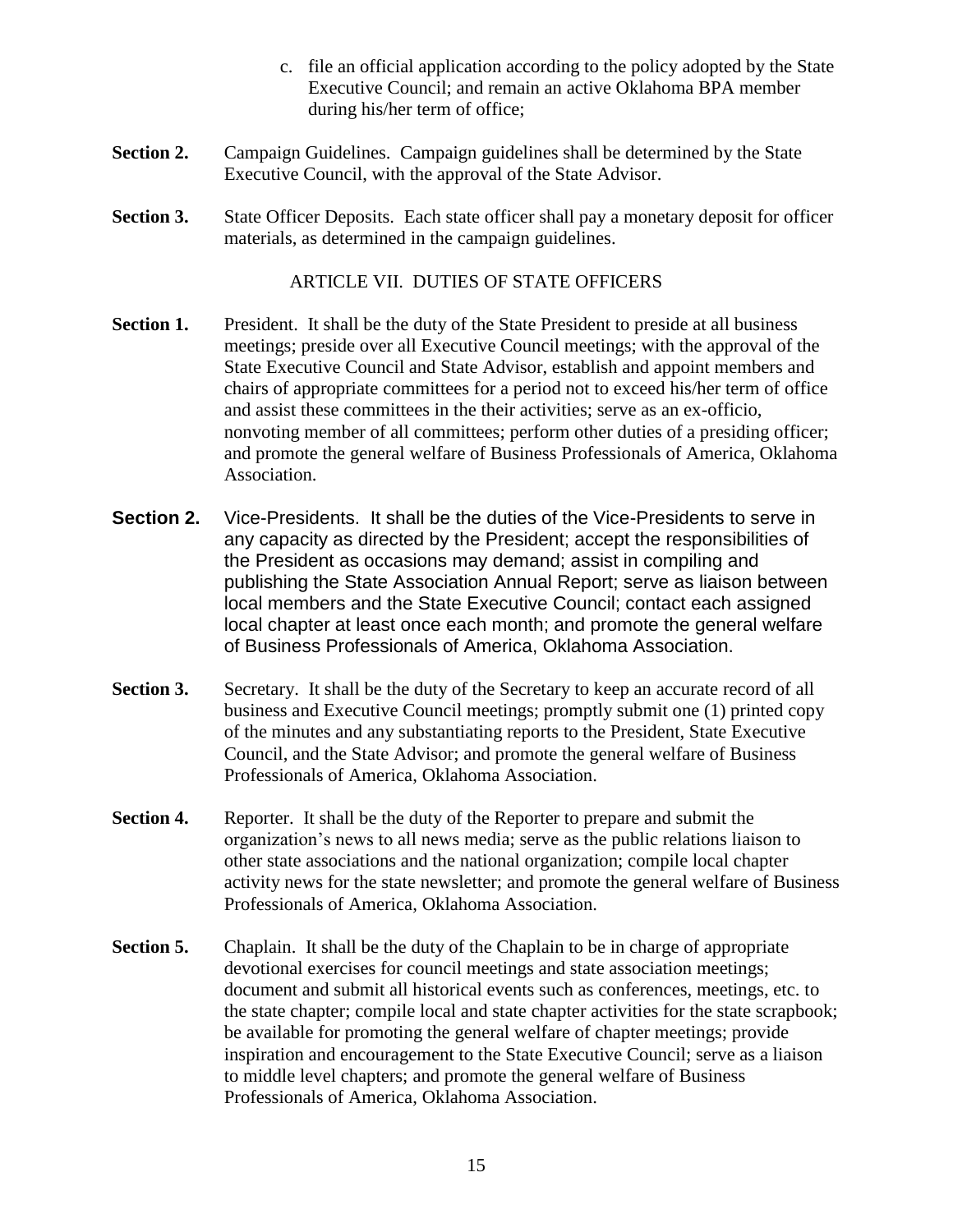- **Section 6.** Parliamentarian. It shall be the duty of the Parliamentarian to advise the President and other association members on the orderly conduct of business in accordance with the organization's bylaws and the current edition of Robert's Rules of Order, Newly Revised; be responsible for the general conduct at all business and Executive Council meetings; rule on rules of order, should the occasion arise, during business meetings; and promote the general welfare of Business Professionals of America, Oklahoma Association.
- **Section 7.** Mid-Level Representative. It shall be the duty of the mid-level representative to aid in the overall success of the State Executive Council by assisting in the taking of minutes, gaining a foundational knowledge of basic parliamentary procedure, attending all mandatory events as established by the State Advisor, providing vital opinions and perspectives representative of the mid-level division, and promoting the general welfare of Business Professionals of America, Oklahoma Association.
- **Section 8.** All officers are subject to other duties as designated by the President or the State Advisor.

ARTICLE VIII. NATIONAL OFFICER CANDIDATES

**Section 1.** National Officer Candidate. National officer candidates shall be approved by the State Executive Council.

## ARTICLE IX. MEETINGS

- **Section 1.** The Fall and State Leadership Conferences shall convene annually as determined by the State Executive Council.
- **Section 2.** Fall Leadership Conference. The State Executive Council, the State Advisor, and the contracted service providers shall conduct the Fall Leadership Conference. Each local chapter in good standing shall be entitled to send delegates, who shall be chosen from the active members, to the conference.
- **Section 3.** State Leadership Conference. The State Executive Council, the State Advisor, and the contracted service providers shall conduct the State Leadership Conference. Each local chapter in good standing shall be entitled to send delegates, who shall be chosen from the active members, to the conference.

## ARTICLE X. VOTING

- **Section 1.** State Voting Delegates.
	- A. Each local chapter in good standing with up to 50 members shall be entitled to send two voting delegates, who shall be chosen from the active members, to the State Leadership Conference. For every 50 more members, chapters will be allowed one (1) voting delegate.